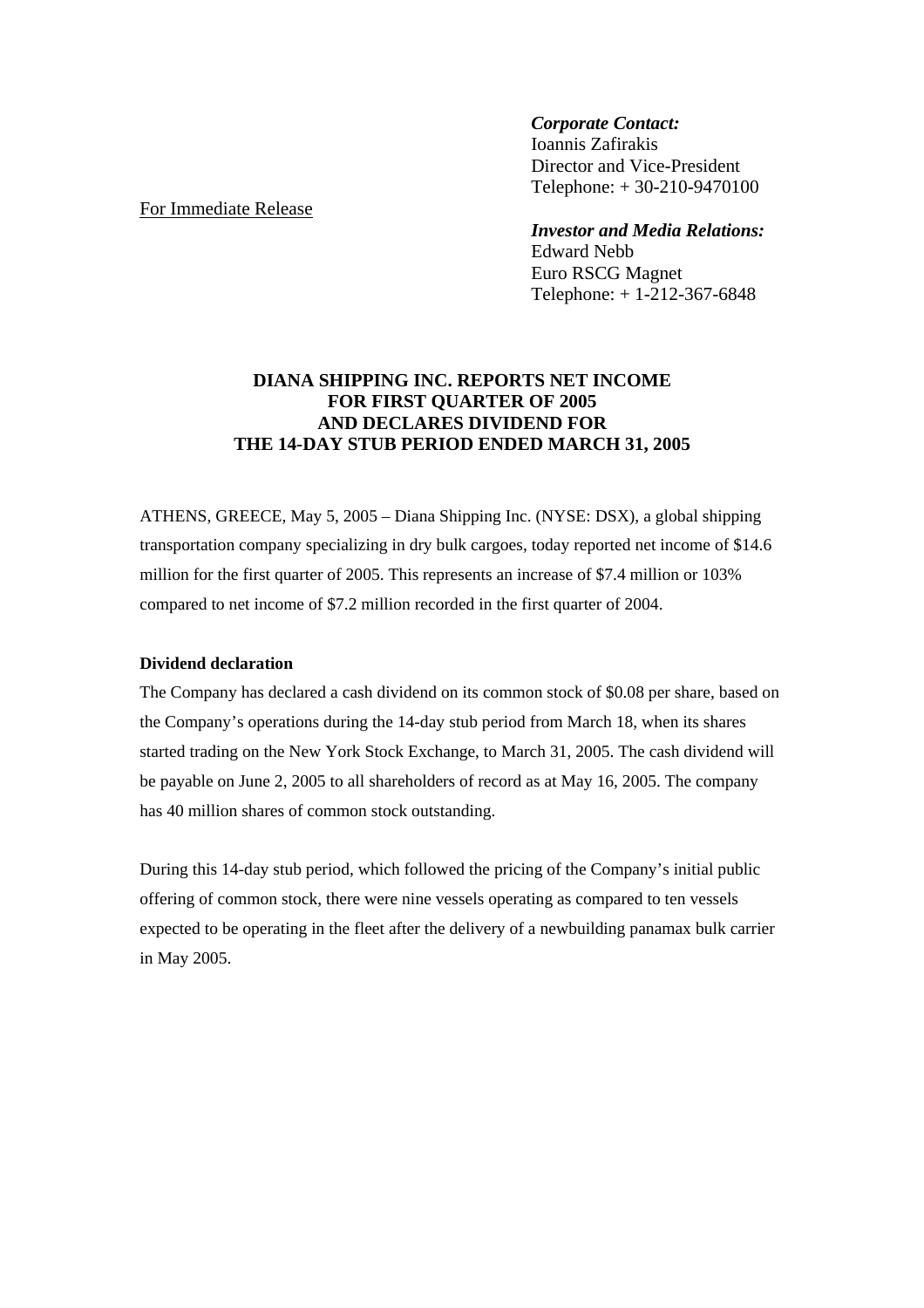### **Fleet Employment Profile**

Currently Diana's fleet is employed as follows:

| Vessel's name     | Employment       | Expiration <sup>2</sup> |
|-------------------|------------------|-------------------------|
| Alcyon            | (TC) \$22,582    | Oct. 15, 2007           |
| Calipso           | $(TC)$ \$ 40,000 | Jul. 5, 2005            |
| Clio <sup>1</sup> | (TC) \$19,800    | July 11, 2005           |
| Danae             | (TC) \$30,000    | Jan. 13, 2007           |
| Dione             | (TC) \$32,500    | Nov. 4, 2005            |
| <b>Nirefs</b>     | $(TC)$ \$40,000  | Aug. 6, 2005            |
| Oceanis           | $(TC)$ \$ 30,650 | Aug. 20, 2005           |
| Pantelis SP       | (TC) \$47,500    | Jan. 25, 2008           |
| Protefs           | (TC) \$31,000    | Aug. 5, 2005            |
| Triton            | (TC) \$37,300    | Nov. 27, 2005           |

The Company's fleet is fully employed on time charters for the whole of the second quarter of 2005.

<sup>1</sup>Expected delivery from shipyard on May 9, 2005<sup>2</sup>Assuming earliest redelivery

# **Summary of Selected Financials & Other Data**

|                                                     |        | <b>Three Months Ended</b><br>March 31, |  |
|-----------------------------------------------------|--------|----------------------------------------|--|
|                                                     | 2005   | 2004                                   |  |
| INCOME STATEMENT DATA (in thousands of US Dollars): |        |                                        |  |
| Voyage and time charter revenues                    | 23,906 | 12,301                                 |  |
| Voyage expenses                                     | 1,634  | 836                                    |  |
| Vessel operating expenses                           | 3,176  | 1,943                                  |  |
| Net income                                          | 14,555 | 7,248                                  |  |
| <b>FLEET DATA:</b>                                  |        |                                        |  |
| Average number of vessels                           | 8.0    | 6.0                                    |  |
| Number of vessels                                   | 9.0    | 6.0                                    |  |
| Weighted average age of the fleet                   | 3.8    | 3.1                                    |  |
| Ownership days                                      | 723    | 546                                    |  |
| Available days                                      | 723    | 546                                    |  |
| Operating days                                      | 718    | 544                                    |  |
| Fleet utilization                                   | 99.3%  | 99.6%                                  |  |
| <b>AVERAGE DAILY RESULTS:</b>                       |        |                                        |  |
| Time charter equivalent (TCE) rate                  | 30,805 | 20,998                                 |  |
| Daily voyage operating expenses                     | 4,393  | 3,559                                  |  |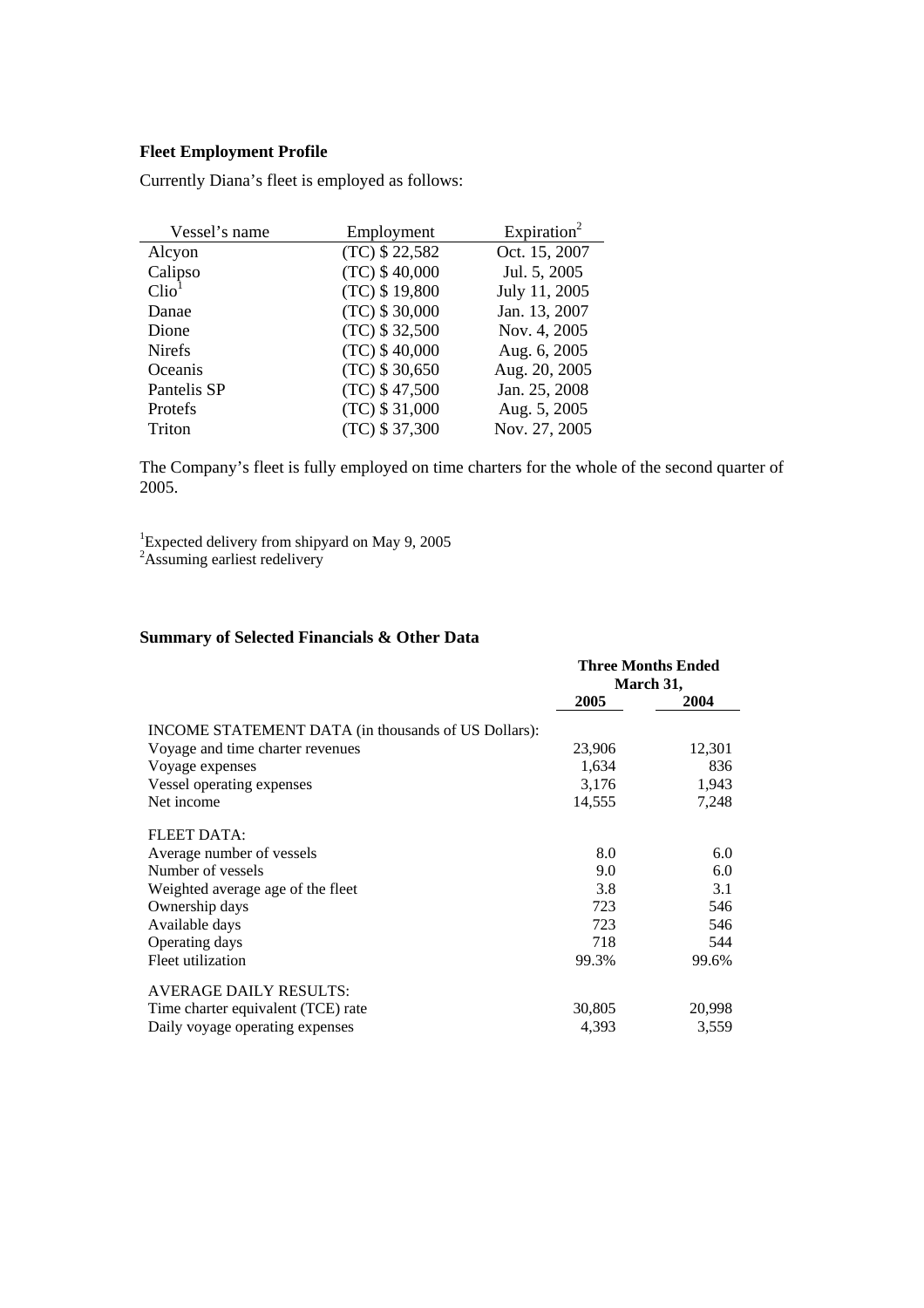#### **Webcast Information**

Diana Shipping Inc. will conduct a conference call and webcast at 10:30 A.M. Eastern Time on Friday, May 6, 2005, to discuss these financial results. Investors may access the webcast on the Company's website at www.dianashippinginc.com by clicking on the webcast link. The webcast also is accessible at www.viavid.net, by clicking on the Diana Shipping link under "Events". Listeners should allow extra time before the webcast begins to register for the webcast and download any necessary audio software. The conference call also may be accessed by telephone by dialing 1-888-858-4756 (for U.S.-based callers) or 1-973-935-2405 (for international callers).

A replay of the webcast will be available soon after the completion of the call and will be accessible on both www.dianashippinginc.com and www.viavid.net. A telephone replay will be available by dialing 1-877-519-4471 (for U.S.-based callers) or 1-973-341-3080 (for international callers); callers must use the PIN number 6015089.

#### **About the Company**

Diana Shipping Inc. is a global provider of shipping transportation services. The Company specializes in transporting dry bulk cargoes, including such commodities as iron ore, coal, grain and other materials along worldwide shipping routes.

Diana Shipping Inc. priced its initial public offering of common stock on March 17, 2005.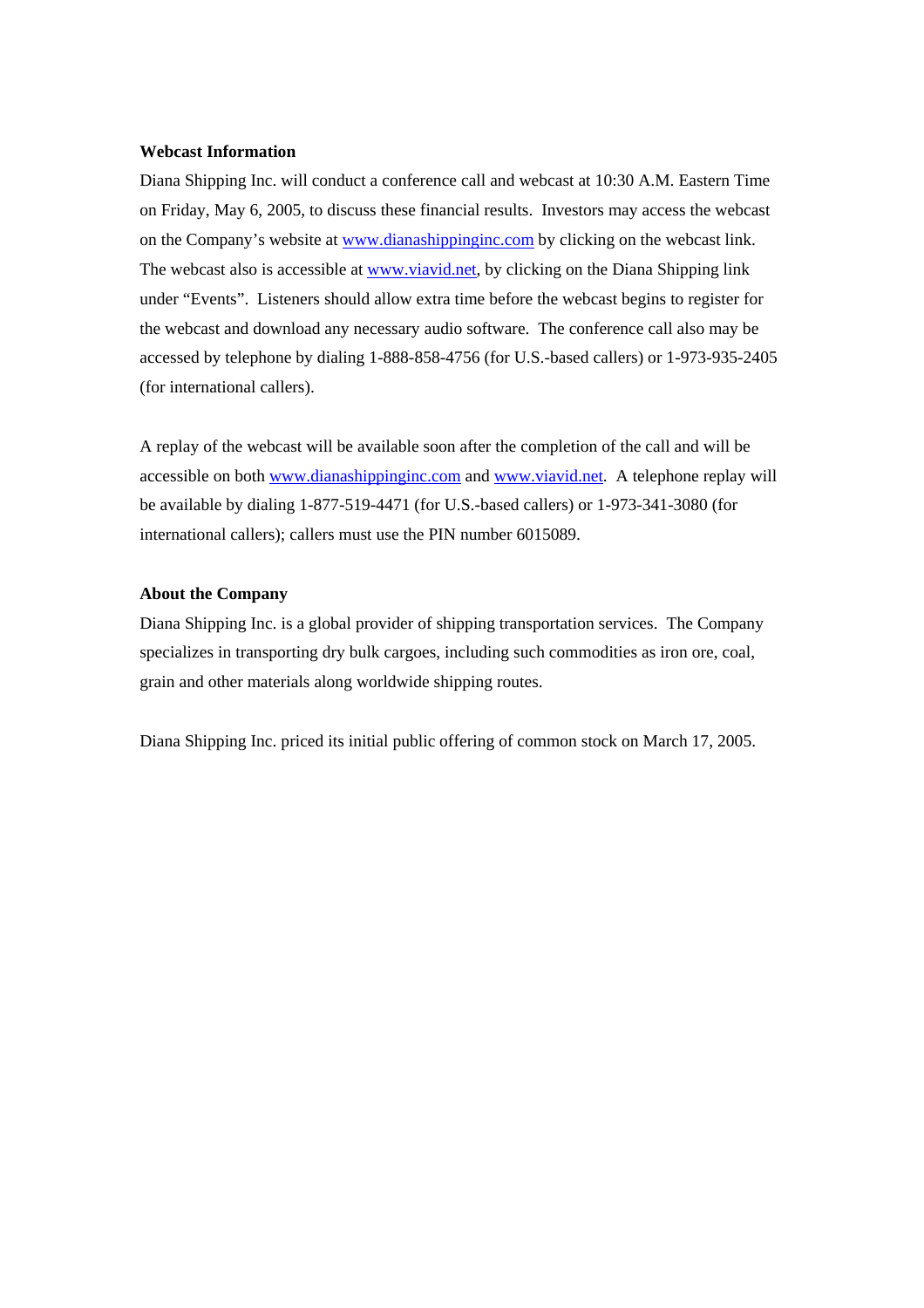#### **CAUTIONARY STATEMENT REGARDING FORWARD-LOOKING STATEMENTS**

Matters discussed in this press release may constitute forward-looking statements. The Private Securities Litigation Reform Act of 1995 provides safe harbor protections for forward-looking statements in order to encourage companies to provide prospective information about their business. Forward-looking statements include statements concerning plans, objectives, goals, strategies, future events or performance, and underlying assumptions and other statements, which are other than statements of historical facts.

The Company desires to take advantage of the safe harbor provisions of the Private Securities Litigation Reform Act of 1995 and is including this cautionary statement in connection with this safe harbor legislation. The words "believe," "except," "anticipate," "intends," "estimate," "forecast," "project," "plan," "potential," "will," "may," "should," "expect" "pending and similar expressions identify forward-looking statements.

The forward-looking statements in this press release are based upon various assumptions, many of which are based, in turn, upon further assumptions, including without limitation, our management's examination of historical operating trends, data contained in our records and other data available from third parties. Although we believe that these assumptions were reasonable when made, because these assumptions are inherently subject to significant uncertainties and contingencies which are difficult or impossible to predict and are beyond our control, we cannot assure you that we will achieve or accomplish these expectations, beliefs or projections.

In addition to these important factors, other important factors that, in our view, could cause actual results to differ materially from those discussed in the forward-looking statements include the strength of world economies and currencies, general market conditions, including fluctuations in charter rates and vessel values, changes in demand for dry bulk shipping capacity, changes in our operating expenses, including bunker prices, drydocking and insurance costs, the market for our vessels, availability of financing and refinancing, changes in governmental rules and regulations or actions taken by regulatory authorities, potential liability from pending or future litigation, general domestic and international political conditions, potential disruption of shipping routes due to accidents or political events, vessels breakdowns and instances of off-hires and other factors.

(See financial tables attached)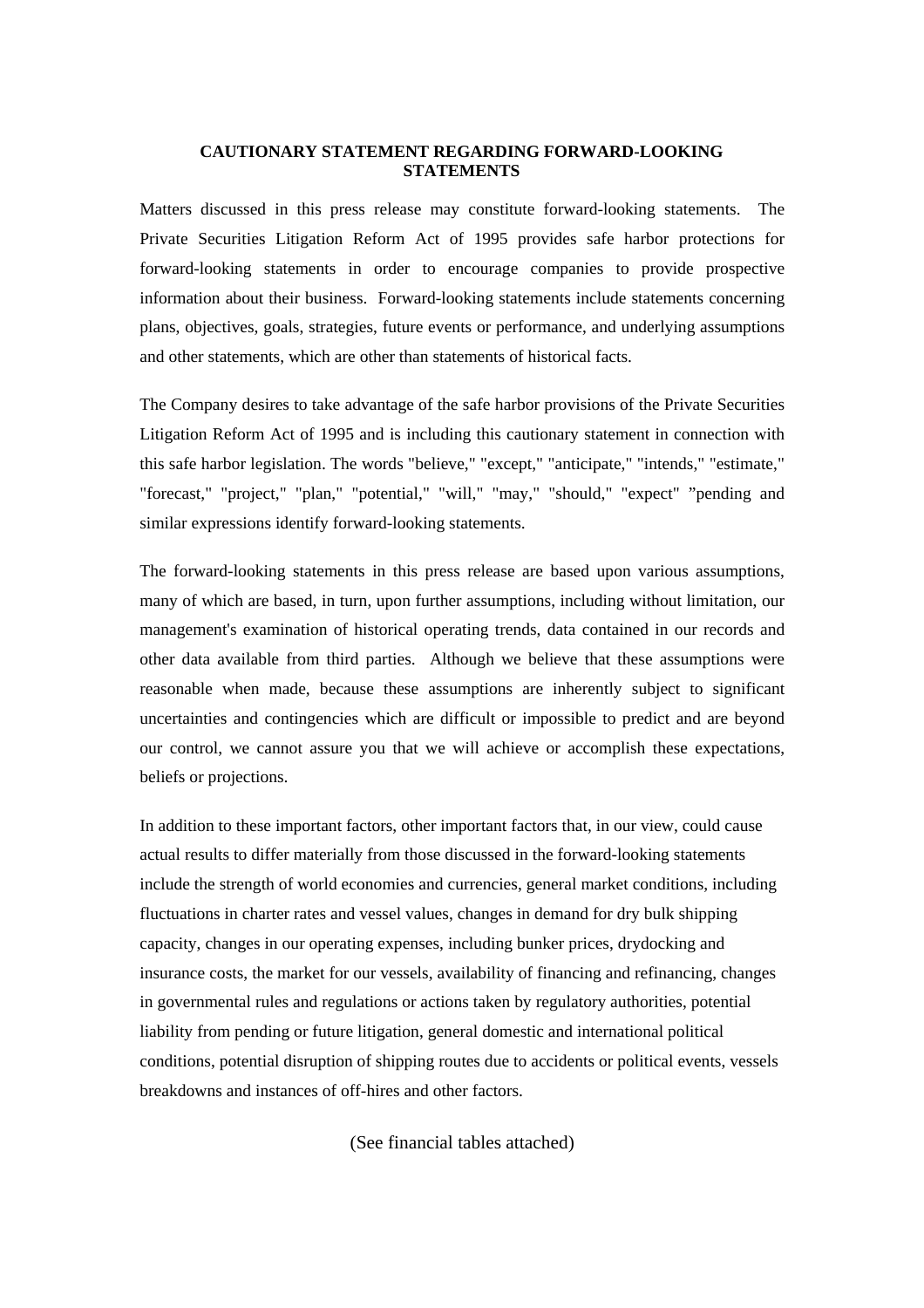## **DIANA SHIPPING INC. CONSOLIDATED STATEMENTS OF INCOME**

(Expressed in thousands of U.S. Dollars, except for share and per share data

|                                              | Three months ended<br>March 31, |               |            |
|----------------------------------------------|---------------------------------|---------------|------------|
|                                              | 2005                            |               | 2004       |
| <b>REVENUES:</b>                             |                                 |               |            |
| Revenue from vessels                         | \$<br>23,906                    | <sup>\$</sup> | 12,301     |
| <b>EXPENSES:</b>                             |                                 |               |            |
| Voyage expenses                              | 1,634                           |               | 836        |
| Vessel operating expenses                    | 3,176                           |               | 1,943      |
| Depreciation                                 | 1,879                           |               | 1,200      |
| Management fees                              | 363                             |               | 216        |
| General and administrative expenses          | 772                             |               | 384        |
| Foreign currency gains                       | (8)                             |               |            |
| <b>Operating income</b>                      | 16,090                          |               | 7,722      |
| <b>OTHER INCOME (EXPENSES):</b>              |                                 |               |            |
| Interest and finance costs, net              | (1,677)                         |               | (489)      |
| Interest income                              | 142                             |               | 15         |
| Total other income (expenses), net           | (1,535)                         |               | (474)      |
| Net income                                   | \$<br>14,555                    | <sup>\$</sup> | 7,248      |
| Earnings per common share, basic and diluted | \$<br>0.49                      | \$            | 0.26       |
| Weighted average number of common shares     | 29,550,000                      |               | 27,625,000 |

### **BALANCE SHEET DATA**

|                                                                                  |     | March 31,<br>2005 |               | December 31,<br>2004 |
|----------------------------------------------------------------------------------|-----|-------------------|---------------|----------------------|
| <b>ASSETS</b>                                                                    |     |                   |               |                      |
| Cash and cash equivalents                                                        | \$  | 35,329            | <sup>\$</sup> | 1,758                |
| Other current assets<br>Advances for vessels under construction and acquisitions |     | 1,376             |               | 1,791                |
| and other vessel costs                                                           |     | 6,698             |               | 19,234               |
| Vessels' net book value                                                          |     | 215,742           |               | 132,853              |
| Other non-current assets                                                         |     | 100               |               |                      |
| <b>Total assets</b>                                                              | \$  | 259,245           | <sup>\$</sup> | 155,636              |
| <b>LIABILITIES AND STOCKHOLDERS' EQUITY</b>                                      |     |                   |               |                      |
| <b>CURRENT LIABILITIES:</b>                                                      |     |                   |               |                      |
| Current liabilities, including current portion of long term<br>debt              | S   | 5,182             | <b>S</b>      | 11,344               |
| Long-term debt, net of current portion                                           |     |                   |               | 85,168               |
| Other non-current liabilities                                                    |     | 234               |               | 72                   |
| Total stockholders' equity                                                       |     | 253,829           |               | 59,052               |
| Total liabilities and stockholders' equity                                       | \$. | 259,245           | S             | 155,636              |